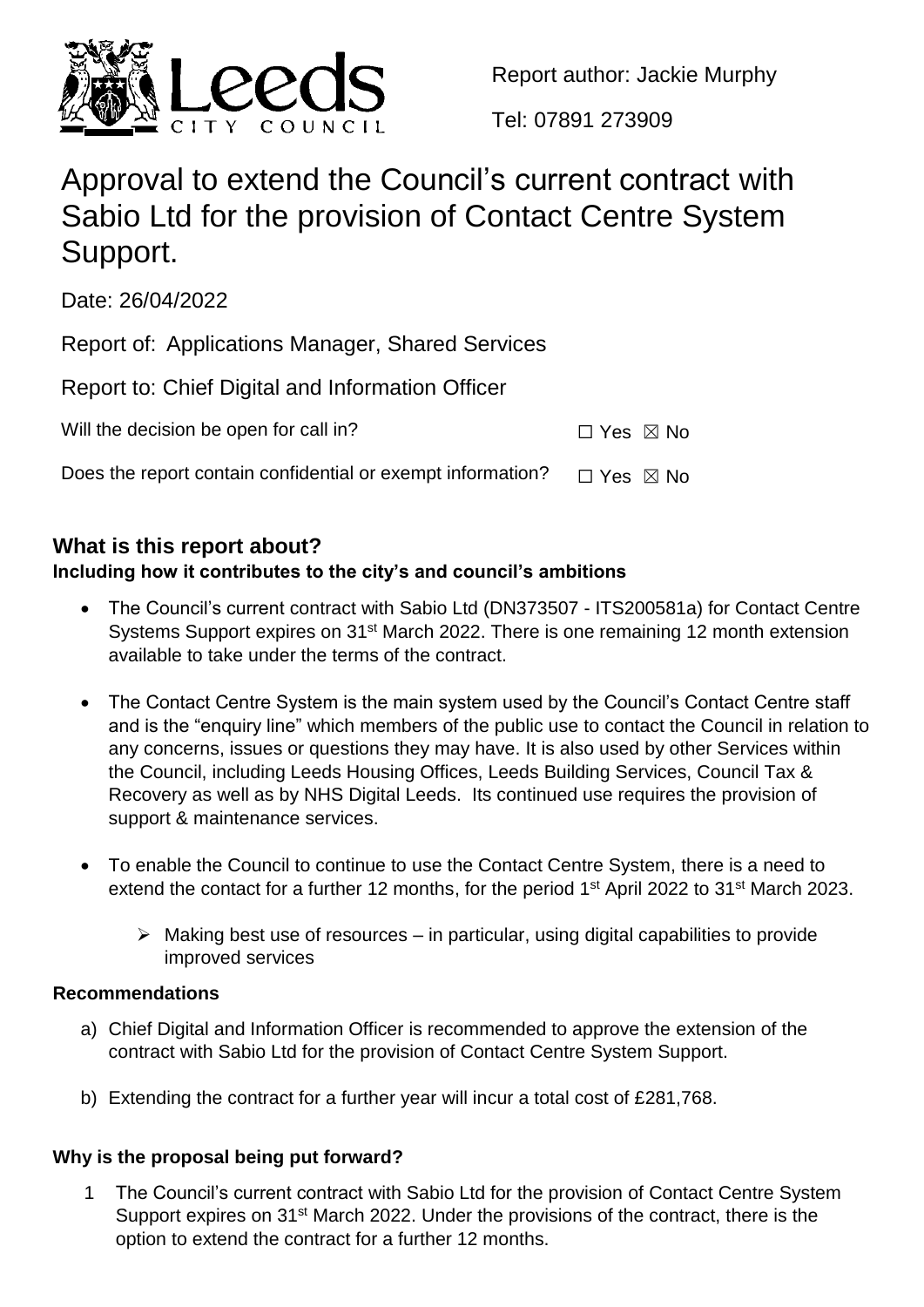- 2 The Council has used the Contact Centre System for several years, which have provided significant operational efficiencies across various Service areas.
- 3 The Contact Centre System is used widely across Council, is proprietary to Sabio Ltd and as such only they are able to provide appropriate levels of support and maintenance, upgrades and fixes to the system.
- 4 The annual renewal cost of £281,768 for support and maintenance is an increase on last years cost, but this is as a result of additional licenses being purchased over the last 12 months to enable Contact Centre staff to work from home during the Covid-19 pandemic.

#### **What impact will this proposal have?**

| <b>Wards affected:</b>            |       |                |
|-----------------------------------|-------|----------------|
| Have ward members been consulted? | □ Yes | $\boxtimes$ No |

5 No wards will be affected by this proposal.

## **What consultation and engagement has taken place?**

6 Consultation has taken place with key stakeholders across the Council with regard to continued use of the Contact Centre System. The Council's Integrated Digital Service have also been consulted and support the recommendation to extend the current contract with Sabio Ltd.

#### **What are the resource implications?**

7 There are no resource implications associated with extending the current contract with Sabio Ltd for Contact Centre System Support as it only a continuation of existing services.

#### **What are the legal implications?**

8 The decision to extend the contract with Sabio Ltd at a total cost of approx. £281,768 is a Significant Operational Decision and is not subject to call in. There are no grounds for keeping the contents of this report confidential under the Access to Information Rules.

#### **What are the key risks and how are they being managed?**

- 9 There are minimal risks associated with extending the current contract with Sabio Ltd as it is a continuation of existing services which have been used by the Council for several years.
- 10 The decision to extend the current contract for a further 12 months to 31<sup>st</sup> March 2023 will ensure that various Service areas across the Council can continue to provide contact services and support to the public.
- 11 Any risks which are highlighted during the remaining term of the contract will be managed and mitigated through regular account management/supplier review meetings.

#### **Does this proposal support the council's three Key Pillars?**

☐ Inclusive Growth ☐ Health and Wellbeing ☒ Climate Emergency